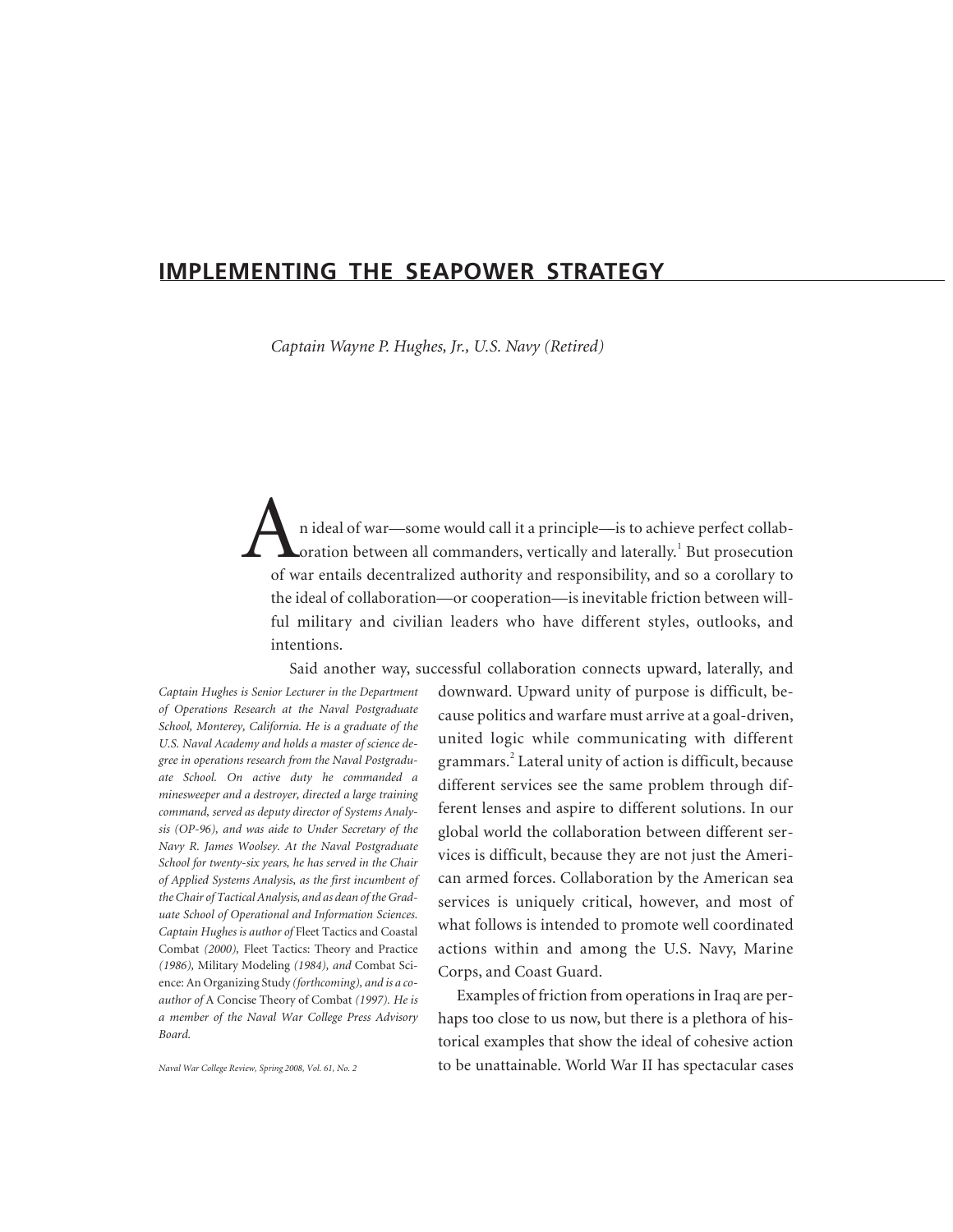| <b>Report Documentation Page</b>                                                                                                                                                                                                                                                                                                                                                                                                                                                                                                                                                                                                                                                                                                                                                                                                                                   |                             |                              |                                | Form Approved<br>OMB No. 0704-0188                 |                                           |
|--------------------------------------------------------------------------------------------------------------------------------------------------------------------------------------------------------------------------------------------------------------------------------------------------------------------------------------------------------------------------------------------------------------------------------------------------------------------------------------------------------------------------------------------------------------------------------------------------------------------------------------------------------------------------------------------------------------------------------------------------------------------------------------------------------------------------------------------------------------------|-----------------------------|------------------------------|--------------------------------|----------------------------------------------------|-------------------------------------------|
| Public reporting burden for the collection of information is estimated to average 1 hour per response, including the time for reviewing instructions, searching existing data sources, gathering and<br>maintaining the data needed, and completing and reviewing the collection of information. Send comments regarding this burden estimate or any other aspect of this collection of information,<br>including suggestions for reducing this burden, to Washington Headquarters Services, Directorate for Information Operations and Reports, 1215 Jefferson Davis Highway, Suite 1204, Arlington<br>VA 22202-4302. Respondents should be aware that notwithstanding any other provision of law, no person shall be subject to a penalty for failing to comply with a collection of information if it<br>does not display a currently valid OMB control number. |                             |                              |                                |                                                    |                                           |
| 1. REPORT DATE<br>2008                                                                                                                                                                                                                                                                                                                                                                                                                                                                                                                                                                                                                                                                                                                                                                                                                                             | 2. REPORT TYPE              |                              |                                | 3. DATES COVERED<br>00-00-2008 to 00-00-2008       |                                           |
| <b>4. TITLE AND SUBTITLE</b>                                                                                                                                                                                                                                                                                                                                                                                                                                                                                                                                                                                                                                                                                                                                                                                                                                       |                             |                              |                                | 5a. CONTRACT NUMBER                                |                                           |
| <b>Implementing the Seapower Strategy</b>                                                                                                                                                                                                                                                                                                                                                                                                                                                                                                                                                                                                                                                                                                                                                                                                                          |                             |                              |                                | <b>5b. GRANT NUMBER</b>                            |                                           |
|                                                                                                                                                                                                                                                                                                                                                                                                                                                                                                                                                                                                                                                                                                                                                                                                                                                                    |                             |                              |                                | 5c. PROGRAM ELEMENT NUMBER                         |                                           |
| 6. AUTHOR(S)                                                                                                                                                                                                                                                                                                                                                                                                                                                                                                                                                                                                                                                                                                                                                                                                                                                       |                             |                              |                                | 5d. PROJECT NUMBER                                 |                                           |
|                                                                                                                                                                                                                                                                                                                                                                                                                                                                                                                                                                                                                                                                                                                                                                                                                                                                    |                             |                              |                                | <b>5e. TASK NUMBER</b>                             |                                           |
|                                                                                                                                                                                                                                                                                                                                                                                                                                                                                                                                                                                                                                                                                                                                                                                                                                                                    |                             |                              |                                | 5f. WORK UNIT NUMBER                               |                                           |
| 7. PERFORMING ORGANIZATION NAME(S) AND ADDRESS(ES)<br>Naval War College, 686 Cushing Road, Newport, RI, 02841-1207                                                                                                                                                                                                                                                                                                                                                                                                                                                                                                                                                                                                                                                                                                                                                 |                             |                              |                                | 8. PERFORMING ORGANIZATION<br><b>REPORT NUMBER</b> |                                           |
| 9. SPONSORING/MONITORING AGENCY NAME(S) AND ADDRESS(ES)                                                                                                                                                                                                                                                                                                                                                                                                                                                                                                                                                                                                                                                                                                                                                                                                            |                             |                              |                                | 10. SPONSOR/MONITOR'S ACRONYM(S)                   |                                           |
|                                                                                                                                                                                                                                                                                                                                                                                                                                                                                                                                                                                                                                                                                                                                                                                                                                                                    |                             |                              |                                | 11. SPONSOR/MONITOR'S REPORT<br>NUMBER(S)          |                                           |
| 12. DISTRIBUTION/AVAILABILITY STATEMENT<br>Approved for public release; distribution unlimited                                                                                                                                                                                                                                                                                                                                                                                                                                                                                                                                                                                                                                                                                                                                                                     |                             |                              |                                |                                                    |                                           |
| <b>13. SUPPLEMENTARY NOTES</b>                                                                                                                                                                                                                                                                                                                                                                                                                                                                                                                                                                                                                                                                                                                                                                                                                                     |                             |                              |                                |                                                    |                                           |
| 14. ABSTRACT                                                                                                                                                                                                                                                                                                                                                                                                                                                                                                                                                                                                                                                                                                                                                                                                                                                       |                             |                              |                                |                                                    |                                           |
| <b>15. SUBJECT TERMS</b>                                                                                                                                                                                                                                                                                                                                                                                                                                                                                                                                                                                                                                                                                                                                                                                                                                           |                             |                              |                                |                                                    |                                           |
| <b>16. SECURITY CLASSIFICATION OF:</b><br>17. LIMITATION OF<br><b>ABSTRACT</b>                                                                                                                                                                                                                                                                                                                                                                                                                                                                                                                                                                                                                                                                                                                                                                                     |                             |                              |                                | 18. NUMBER<br>OF PAGES                             | 19a. NAME OF<br><b>RESPONSIBLE PERSON</b> |
| a. REPORT<br>unclassified                                                                                                                                                                                                                                                                                                                                                                                                                                                                                                                                                                                                                                                                                                                                                                                                                                          | b. ABSTRACT<br>unclassified | c. THIS PAGE<br>unclassified | Same as<br><b>Report (SAR)</b> | 13                                                 |                                           |

**Standard Form 298 (Rev. 8-98)**<br>Prescribed by ANSI Std Z39-18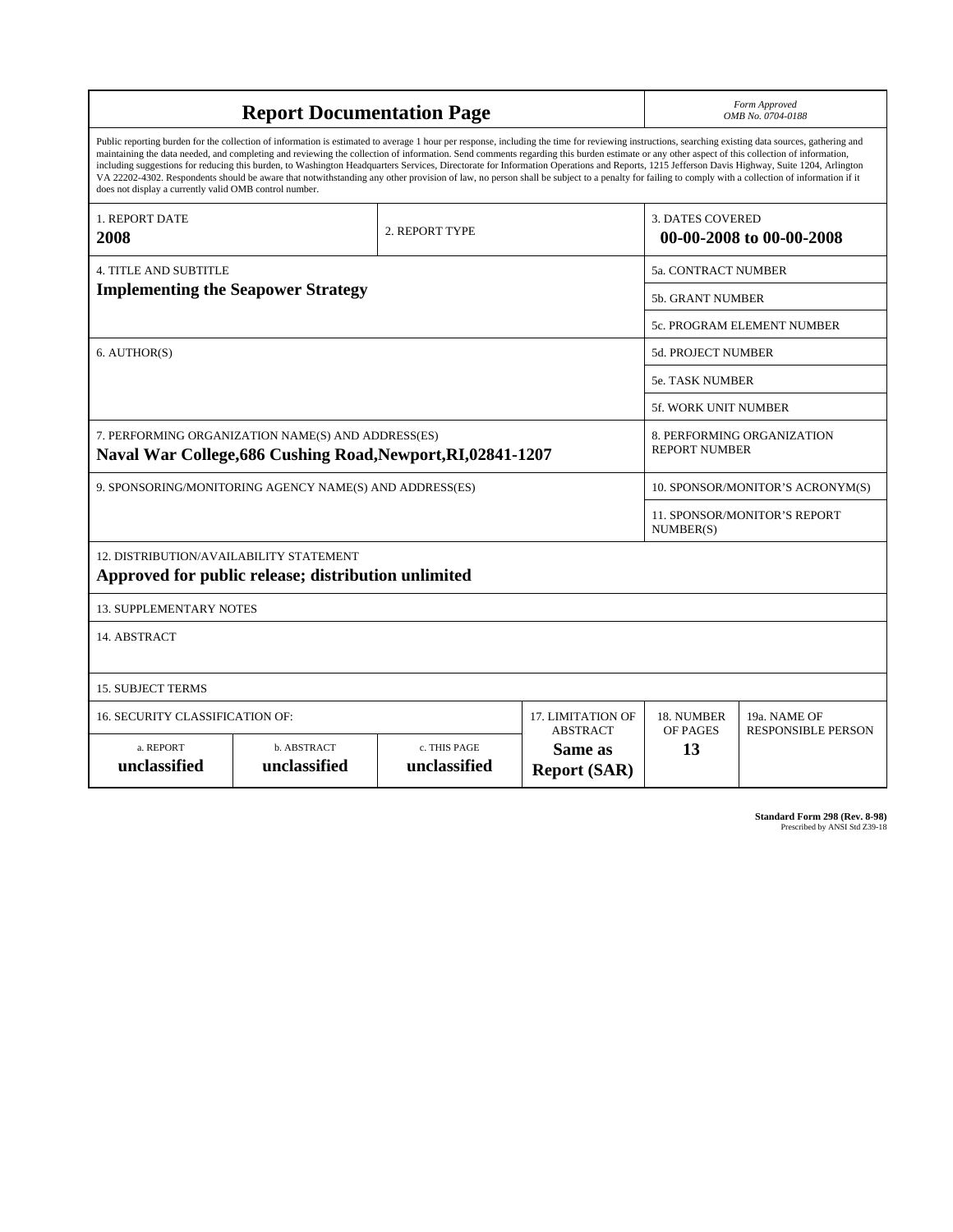of willfulness. General Dwight Eisenhower's wartime genius was to foster cooperation and unity among disparate factions. He brought together fractious French leaders in North Africa. He worked with the navy and air force component commanders he was given for the D-Day landings. He neutralized the egos of Bernard Montgomery and George Patton during the Allied drive through France after the breakout from the Normandy beachhead. At all times he retained the confidence of Prime Minister Churchill, President Roosevelt, and the Joint Chiefs of Staff. Eisenhower is veritably the exception that proves the rule that collaboration is hard to achieve.

World War II is for two reasons an apt, neutral laboratory to study the challenges of collective action. The first is that the war is dissimilar to American circumstances today and cannot be parroted as a template. Both world wars are, in fact, precedents to be avoided in establishing ways and means to deal with our contemporary emerging peer, the People's Republic of China. Second, the two great wars illustrate the global reach of seapower. Neither war could have been won without achieving maritime dominance and exploiting operational maneuver from the sea.

A strategy has now been constructed in less passionate peacetime circumstances to foster collaboration. It has been vetted by the operational and sea service commanders who are affected by and must follow its tenets. The new maritime strategy serves as an agreed point of departure that will not eliminate contentiousness in the future but will be the cornerstone of implementation, of the determination of affordable resources, of training to carry it out with the forces in hand, and of the design of future sea service forces.

I refer to the pithy document recently promulgated by the Commandants of the Coast Guard and Marine Corps and the Chief of Naval Operations, entitled "A Cooperative Strategy for 21st Century Seapower." It is the result of a broadly based, collaborative effort to develop what was often referred to as "a new maritime strategy." This article elaborates on the document's great significance toward establishing a new Seapower Strategy to guide the nation's maritime operations, as well as what it does not say and the extensive work still to be done.

### **THE ACCOMPLISHMENTS**

First in importance, the new Seapower Strategy restores the primacy of seapower in American security policy. Though the sea service leaders cannot proclaim a national maritime strategy, they have demonstrated the logic of seapower and its value in "fostering a peaceful global system comprising interdependent networks of trade, finance, information, law, people and governance." The three service leaders make the case that "United States seapower is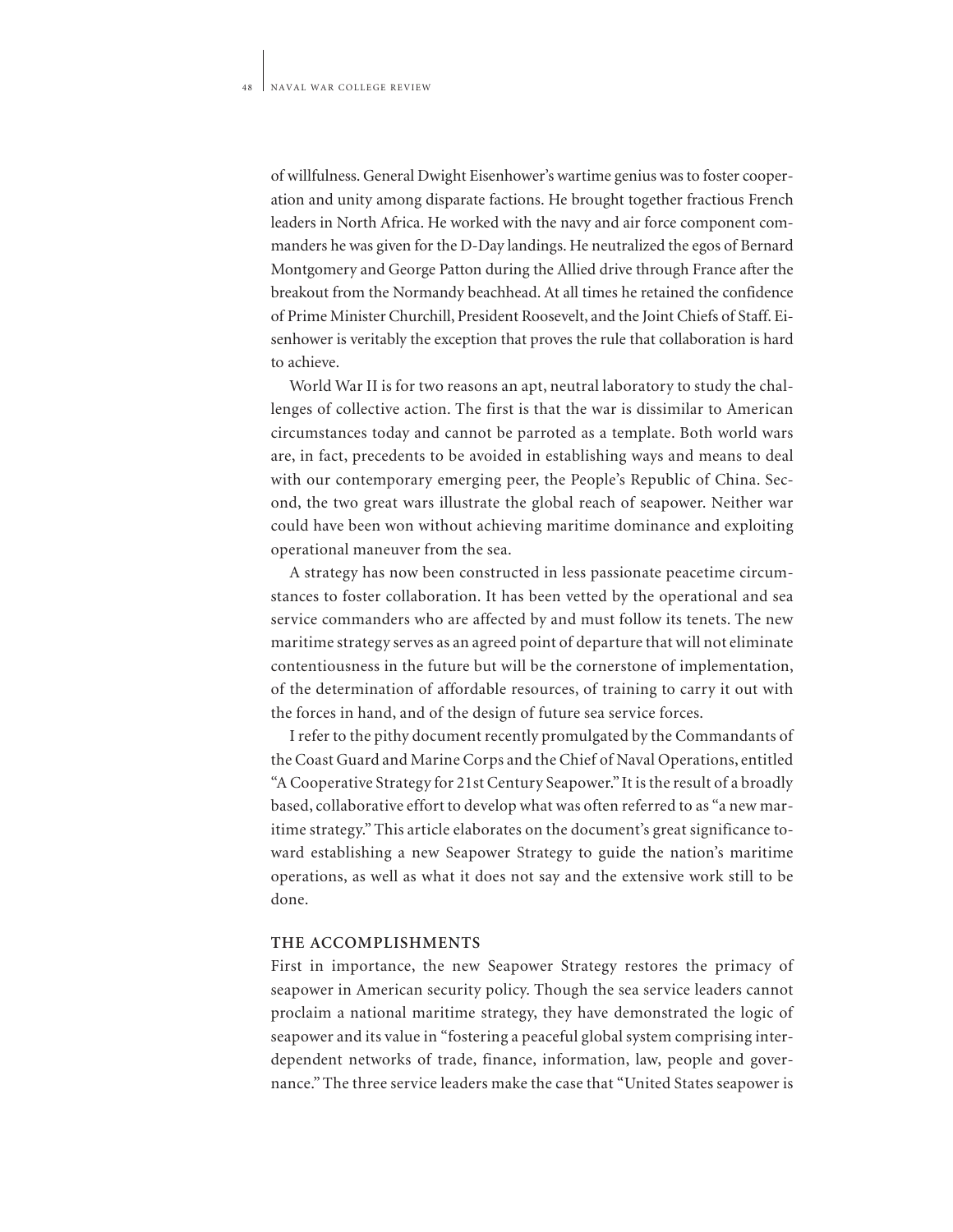a force for good, protecting this nation's vital interests even as it joins with others to promote security and prosperity across the globe."

In particular, the Seapower Strategy clearly implies that the two-majorregional-conflict force-shaping strategy of the 1990s is dead. The two-MRC strategy focused on fighting wars on the ground overseas. It was too narrow in scope to produce a robust, adaptive American military establishment. It reduced the role of the Navy to delivering ground-war capabilities and supporting them. Also, as recent events have demonstrated, the two-MRC strategy claimed a capability that was unachievable—that of two quick, conclusive operations against foes who would bend to our will in "shock and awe" in the face of American might.

The strategy of seapower emphasizes the natural advantage of maritime preponderance to "*influence* actions and activities at sea and ashore." Below, described as four functions of navies, is an abridgement of the capabilities espoused in the sea services' "Strategy for 21st Century Seapower."

#### *On the Seas*

*To ensure the safety of goods and services.* A navy protects the *movement* of shipping and means of war on the oceans, and it safeguards *stationary* forces, to include nuclear-powered ballistic missile submarines (SSBNs), blockading forces, coastal patrols, and ships fixed on station for theater ballistic-missile defense. Currently the American sea services have a worldwide role of sweeping breadth.

*To deny safe movement by the enemy.* A seapower's navy must have the visible means to prevent movement of enemy shipping and means of war. The denial of *stationary* enemy forces such as SSBNs is a less clear-cut capability, but the symmetry holds in principle.

### *From the Seas*

*To deliver goods and services.* A navy puts land forces ashore to seize and hold territory and delivers air and missile strikes for a variety of purposes. This was the Navy's principal role for the regional contingencies in the two-MRC strategy. The ability to project power overseas abides, but it is more diffuse and global in the new strategy.

*To prevent enemy delivery of goods and services.* A navy and coast guard protect the homeland from every threat. For many states, this has been the foremost function of their coastal forces. Until recently, the need for American homeland defense was nonexistent, because of maritime superiority. But the "Cooperative Strategy for 21st Century Seapower" makes clear that the threat of terrorist attacks has promoted the importance of this function.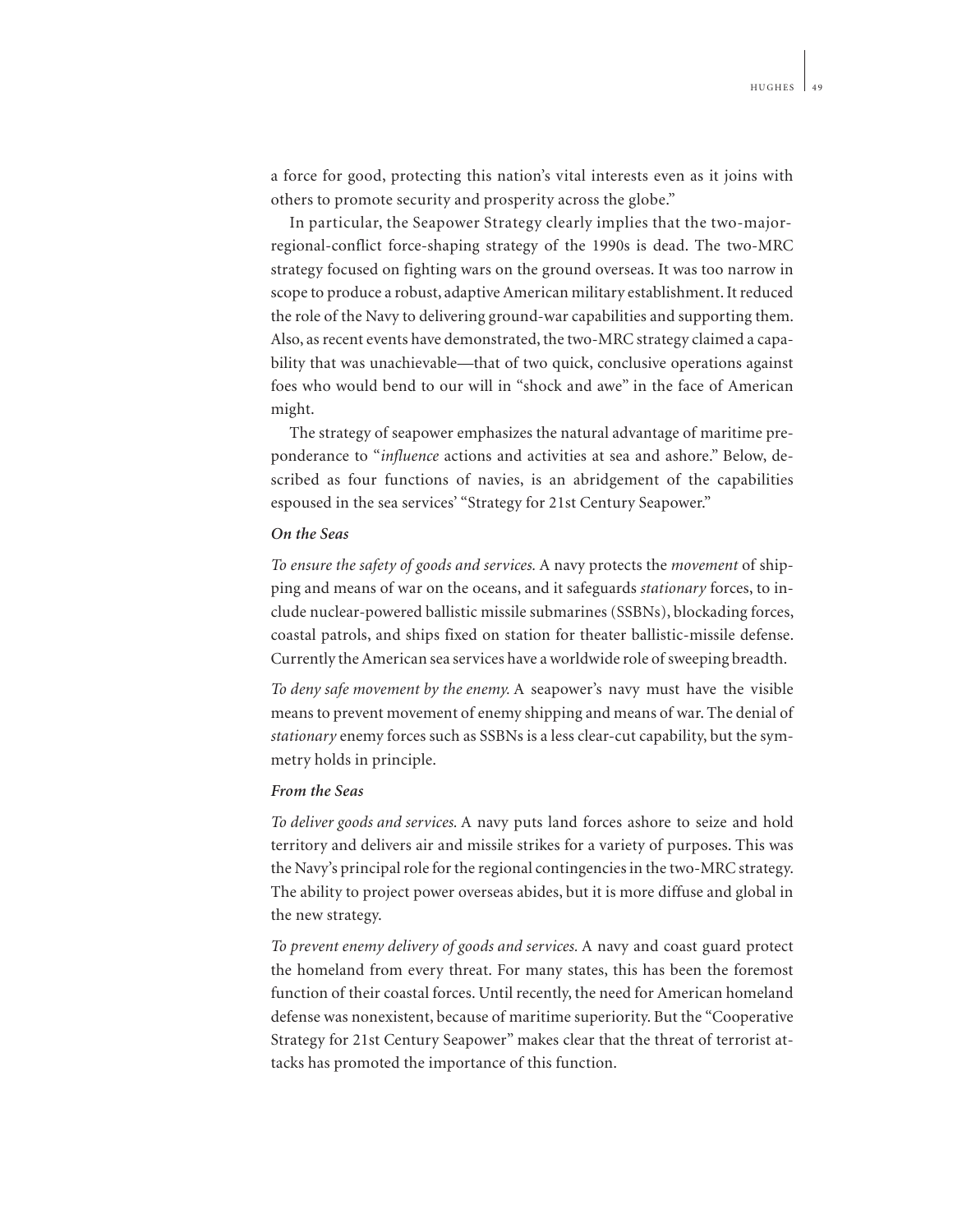The military object of a continental power is usually to gain or hold territory.<sup>3</sup> There has been nothing like ownership of the sea until recently. Ground operations are about geographic nodes of value. Maritime operations have been about the "arcs" that connect countries and their vital nodes on land. The Seapower Strategy says that this truism no longer holds. The increased value of ocean ownership—accompanied by many recent claims of ocean sovereignty—is a visible trend in world affairs. Going beyond long-standing disputes over fishing rights, in recent years the competition for seabed mineral resources has led to broad claims of ocean "ownership" that increasingly will threaten freedom of navigation and breed maritime confrontation.

### **THE CONDUCT OF OPERATIONS**

Constitutional authority to employ the American armed forces is vested in the commander in chief, the president of the United States. An elected commander in chief creates a dilemma for the Department of Defense. The dilemma is particularly severe for the U.S. Navy and Marine Corps, with their global responsibilities, but it is unmentioned in the Seapower Strategy.

Its full complexity is best left for experts. But here are two examples. After the collapse of the Soviet Union and throughout the 1990s the United States had no peer competitor, diplomatic, economic, or military. The new strategy points out the need to be prepared for war but asserts that peaceful *influence* of another major power is coequally important and much preferred. While no peer is named in the strategy, and arguably the People's Republic of China has not yet attained that status, American relations with China are illustrative. Past and future administrations have at various times attempted to influence China and its neighbors through cooperation, competition, and occasionally confrontation.

As I have written elsewhere and the Seapower Strategy implies, it would be folly to threaten a war on the ground with China.<sup>4</sup> Hence a role for the Navy and Air Force must be constructed within a *maritime*strategy. It should demonstrate to China and its neighbors (stretching from Japan to India) an unflagging primacy of American interest in East and South Asia for the foreseeable future. The expression of our interest—variously economic, diplomatic, and military—will change with commanders in chief and their national security advisers. It will be no easy matter for the U.S. Navy and Air Force to design a capability to support alternating policies of cooperation, competition, and confrontation.

The second example of presidential power of decision lies at the other end of the spectrum, in what may be called "small wars" and "constabulary operations" made possible through American seapower, to include humanitarian operations in countries suffering from failed governance or natural disasters. The new Seapower Strategy emphasizes deterrence of conflict by peacekeeping presence,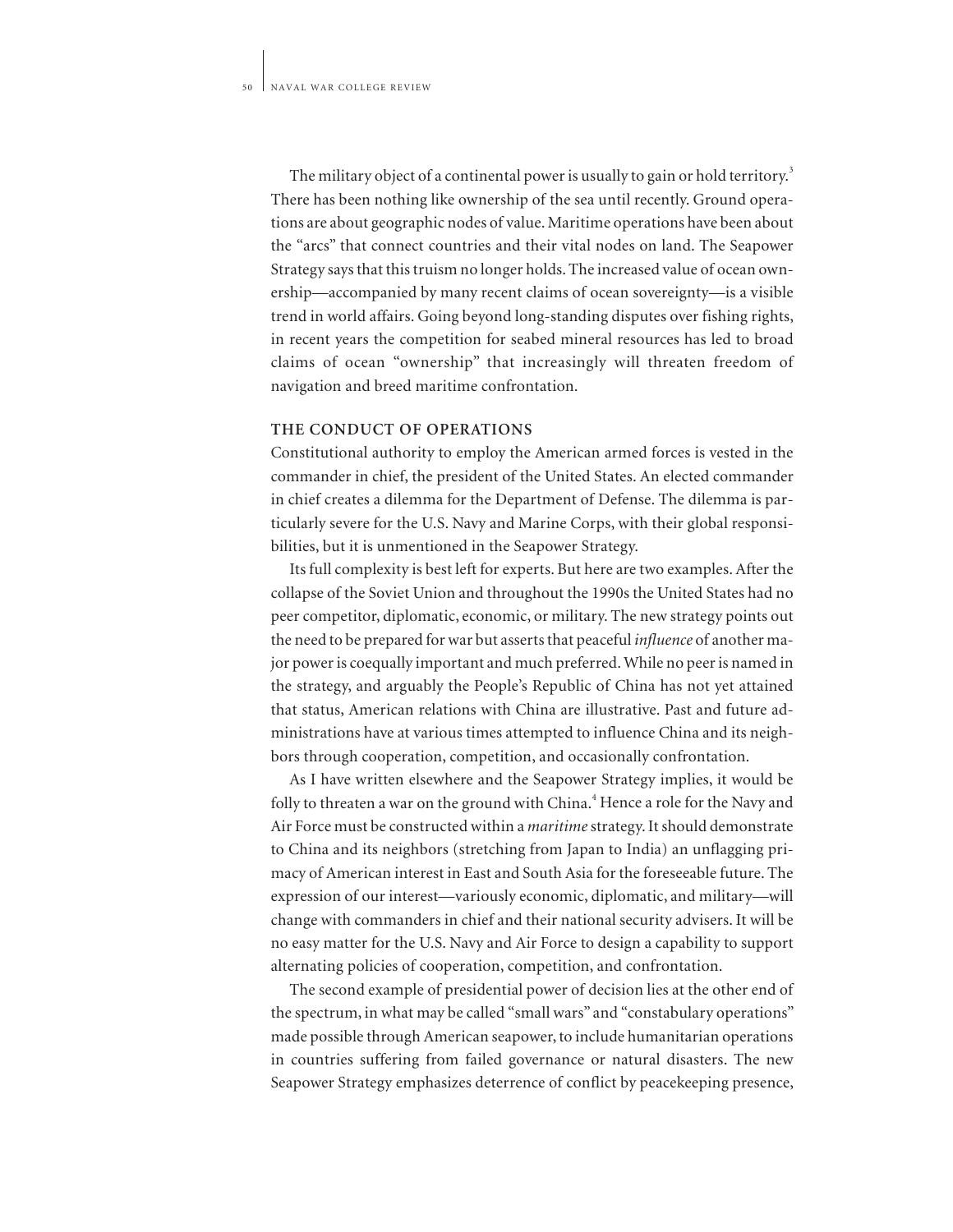notwithstanding that deadly conflicts will sometimes ensue. But the Navy cannot be everywhere. It must be able to *go* anywhere with, as the strategy stresses, a global reach and preponderant force, but where and when it is employed depends on policy choices made by future administrations.

Implications for naval force planning are twofold. First, a responsive navy must be composed of smaller, more numerous building blocks that can be scaled up or down to the circumstances. Peacekeeping and peacemaking tend to be long-drawn-out affairs that do not indefinitely require the massive striking power of a carrier battle group. Second, the command structure will be a mess of confusing authority, with extensive civilian participation, including private, nongovernmental organizations (NGOs). The many competing influences—and lack of coherence—in these operations will be, as they have been, ones over which the Navy has limited control. The Seapower Strategy gives high priority to improved integration and interoperability. It says that the need for proficiency is as much a matter of human skills in collaboration—General Eisenhower's talent writ small—as it is a matter of technological links. The central element of an effective network is its people. The new strategy emphasizes that these skills are difficult to master.

The need for force components to assist in small wars and constabulary operations is explicit in the Seapower Strategy. But the American navy is not yet designed to respond effectively and efficiently to all calls for peacemaking missions.

### **RESOURCES AND AFFORDABILITY**

Without the means of war—the resources—a strategy is an aspiration. Resources provide capabilities. Capabilities come from money and skilled military personnel. The Seapower Strategy is to some extent cost conscious, but its implementation will depend on affordability, which will take intense thought by defense analysts. A maritime capability with global reach is not cheap, and no one will accept the strategy's aspiration until its costs in defense budget and people are specified.<sup>5</sup>

With a few provisos, the Seapower Strategy is flexible enough—that is to say, scalable in terms of force elements—to be put into effect. But we must assume that some provisions are rhetorical. Two examples.

The introduction says, "The United States Navy, Marine Corps, and Coast Guard will act across the full range of military operations to secure the United States from direct attack." It would be better to temper this aspiration by inserting "insofar as possible." The difference is between investing resources to build an impenetrable Maginot Line around North America and an affordable capability the value of which is weighed against other needs.<sup>8</sup>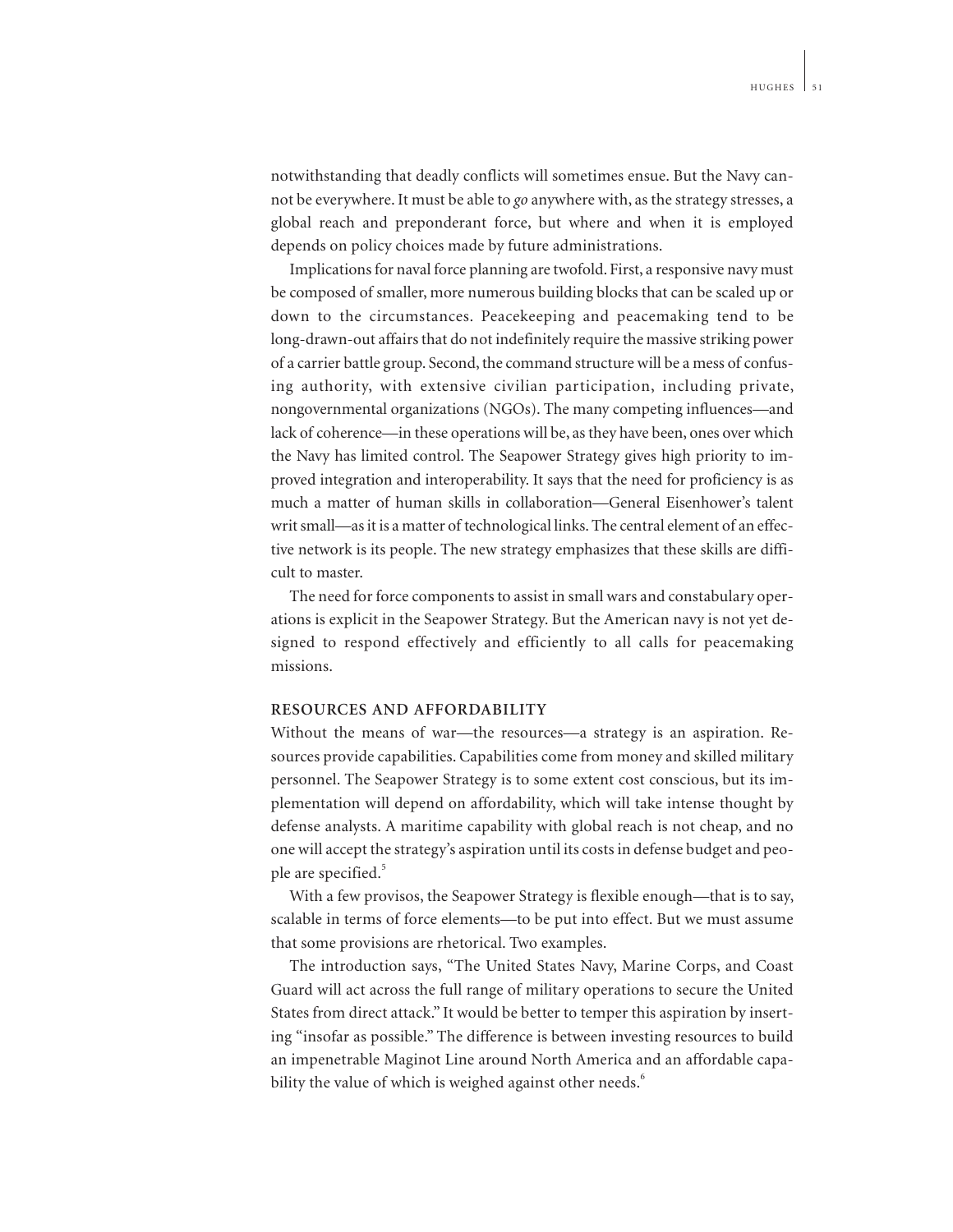The "Maritime Strategic Concept" says, in the third paragraph, "United States seapower will be globally postured to secure our homeland and citizens from direct attack and to advance our interests around the world." Later this unqualified ambition is tempered with, "While this strategy advocates a wide dispersal of networked maritime forces, we cannot be everywhere, and we cannot act to mitigate all regional conflict." Just so. The intention, I believe, and as I have asserted above, is to maintain sea services that can *go anywhere* at the call of the commander in chief but not *be everywhere*.

Affordable seapower will require the nicest sense of balance to achieve this global reach within a budget envelope. Balance is a matter of the right emphasis. Readiness to influence and head off a "major power war" looks more affordable if the other major power is not an abstraction. Our planning would be sharpened by regarding China as the major power of interest. Moreover, our positive influence must extend to China's neighbors as well. Then the strategy can be more affordably specific about partnerships, bases, and focused intelligence in East Asia.

The Seapower Strategy is salutary in promoting more attention to the two ends of the spectrum, with overdue emphasis on capabilities designed for small wars and constabulary operations. But nowhere do we find the relative weight of resources to devote to each end. The two capabilities are not mutually exclusive, nor by any means will the global American navy be two separate fleets, but close examination shows there is little overlap. The hard part will be to create a balance between the two ends.

Here is an example. When Britannia ruled the waves with a global navy to protect the empire, Sir Julian Corbett specified three components of the Royal Navy: the battle fleet to defeat any challenge to command of the sea; "cruisers" to patrol the sea lanes and protect British trade; and "the flotilla" of small combatants capable of fighting inshore, where battleships, with all their offensive firepower, could not venture because torpedo boats, submarines, and mines threatened cheap kills.<sup>7</sup> Upon the rise of the German High Seas Fleet in the decades before World War I, the first sea lord, Admiral Sir John Fisher, found himself between two unpalatable prospects. On one hand Great Britain saw a growing threat to sea control in the North Sea, while guaranteeing free trade and policing the empire. On the other hand, Fisher was under severe pressure from a Liberal government that wanted to transfer naval budget to social programs and an army that wanted more money for home defense against a German invasion. Collaborating with the prime minister in cutting the Royal Navy's budget was far from Fisher's Machiavellian mind, but working out a new Royal Navy composition while simultaneously scheming to effect it is a story that is pertinent for today.<sup>8</sup>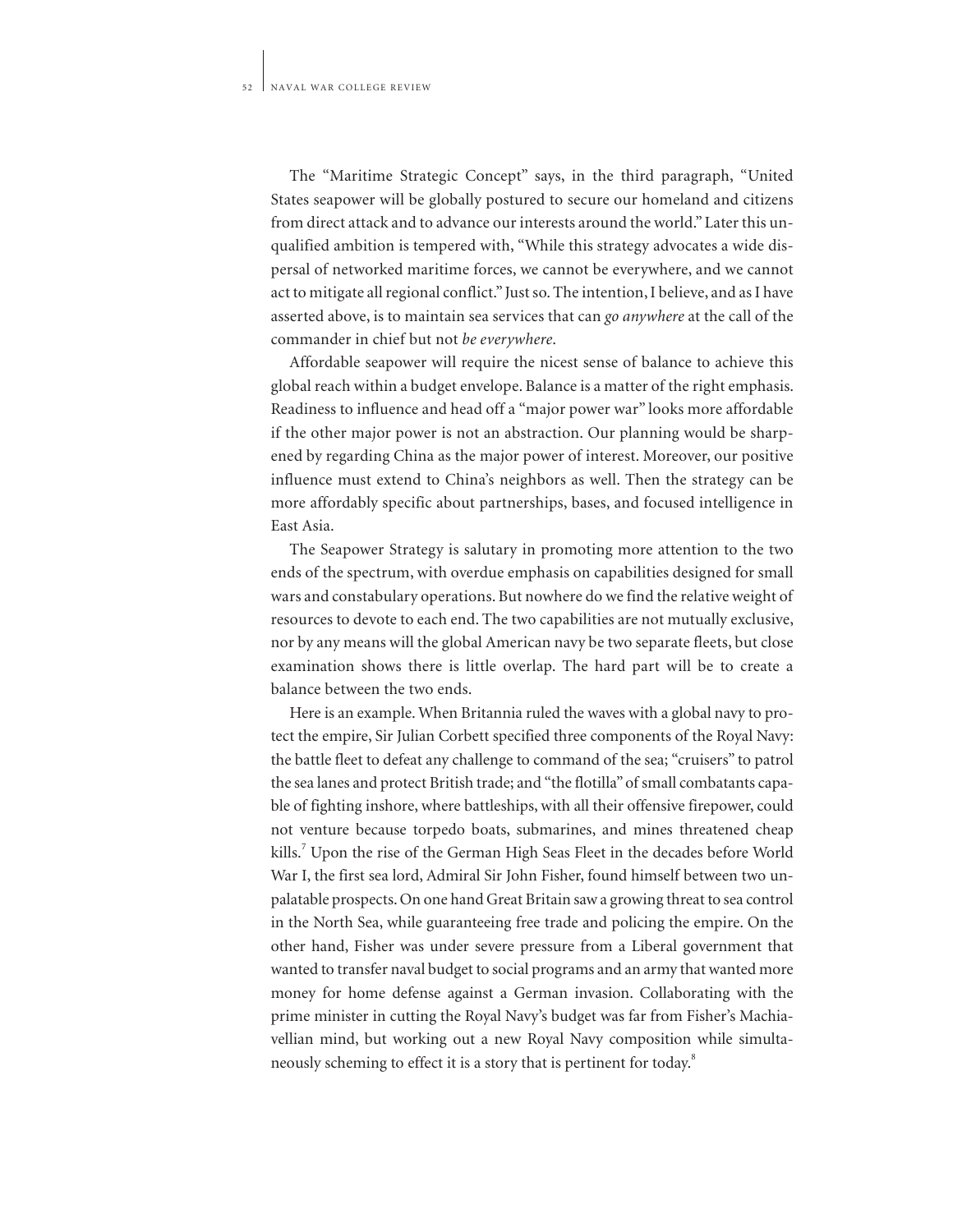Some critics might worry that a bimodal force to influence China and fight small wars in many places abandons Navy capabilities to deal with "wars in the middle." These concerns are groundless. The present U.S. Navy is designed for such conflicts, and we are supporting them now. No one may infer that the Seapower Strategy would scrap existing combat power to buy and man a new fleet. Whatever the force implications of the new strategy may be, the forces in hand will remain with us for several decades in the future.

## **THE COMPOSITION OF FORCES**

A new strategy is easier to construct than a suitable set of forces to carry it out. Existing forces will have to apply combat power in adaptive ways to meet the new strategic needs for the immediate future. Here are three examples from the American navy.

*World War II.* Between the Japanese attack at Pearl Harbor on 7 December 1941 and the beginning of the fleet's majestic sweep across the Central Pacific in November 1943 with the amphibious landing at Tarawa, every class of warship changed its function, excepting minesweepers. We achieved the changes by training to new ways of fighting. New methods of employment were just as great in the Atlantic theater, but with many differences to fight German U-boats and conduct amphibious assaults in Europe. We also installed component technologies, like hundreds of 20 mm and 40 mm antiaircraft guns, the VT fuse, radar, IFF, and the CIC.<sup>9</sup> We had the luxury of spending money and adding personnel almost without limit, a situation not likely to happen again. We made these sweeping adjustments—a true transformation of naval capability—in just two short years, by cutting a lot of red tape and with help from a Congress that was sympathetic to the task and did not attempt to overcontrol the budget process with "efficiencies." The Army, Army Air Force, Marine Corps, and Coast Guard also developed massive new capabilities, but theirs resulted during buildups from very small bases, whereas the Navy had entered the war with a substantial fleet that had to transform itself.

*The Korean War.* In June 1950, when North Korea came south, President Truman and his secretary of defense woke up overnight to the value of the Navy's sea-based air and amphibious assault capabilities, the special combat value of the Marine Corps, and the indispensable role of the merchant fleet. The Navy had been drastically cut, and its commissioned warships were being manned with half-crews. In this instance World War II ships were actually better suited for the "old fashioned" Korean war than were the air-delivered nuclear bombs of Secretary of Defense Louis Johnson's parsimonious strategy to contain the Soviet Union. For Korea, the nation needed the old Navy. It got it, because Navy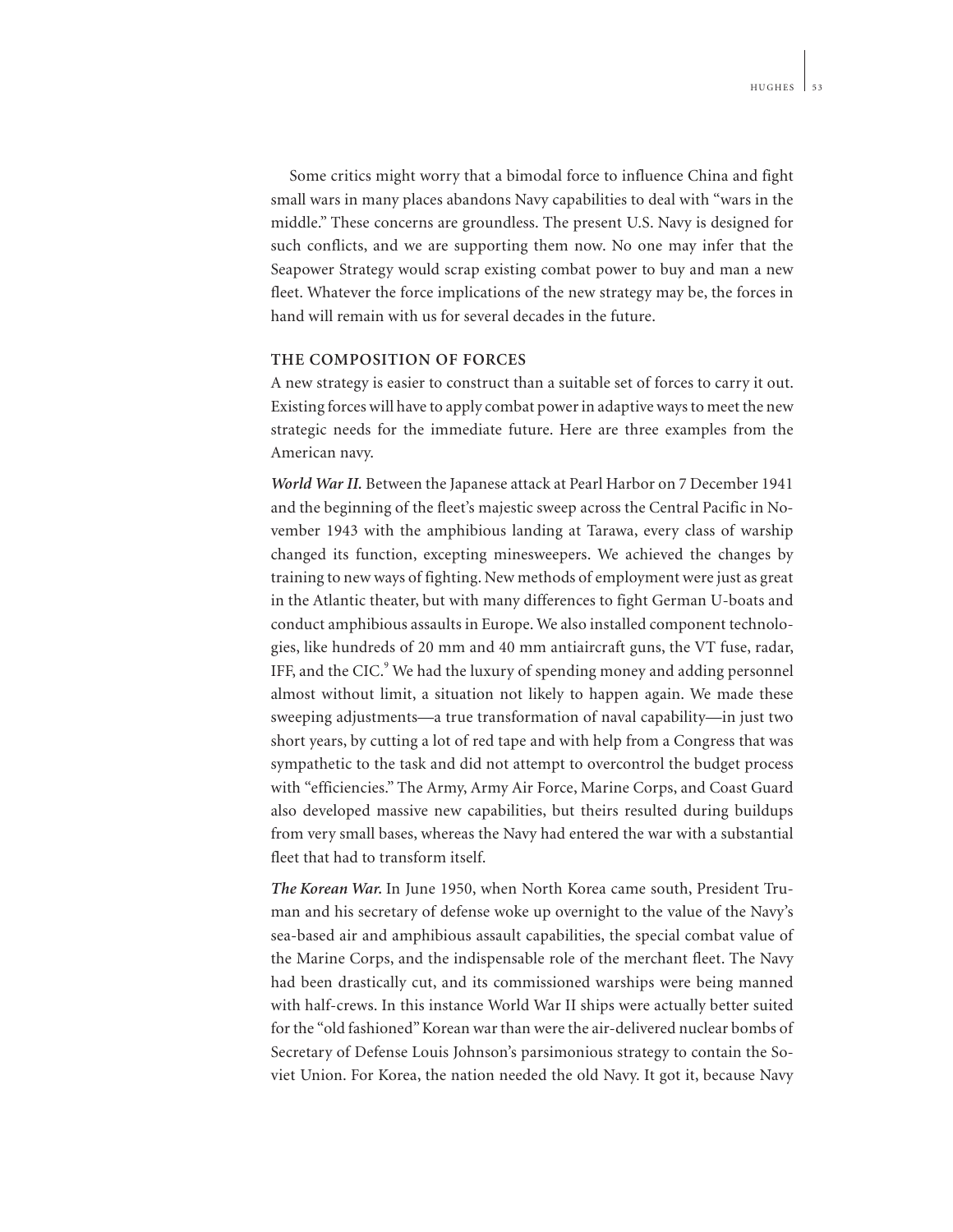leadership had had the prudence to mothball hundreds of warships and merchant ships that could be brought back in a hurry. Trained personnel came from a Naval Reserve that was only six years out of date.

*Vietnam.* The fleet of the Vietnam War comprised ships designed to fight the Soviet Union. The ships in coastal MARKET TIME patrols were ill-suited misfits. Carrier aircraft had to learn new techniques for strike and ground support. The riverine force had to be built from scratch, and its hastily designed sensors, boats, and helicopters had many deficiencies.

In 1971, when the war in Vietnam was winding down, Admiral Isaac C. Kidd was commander of the First Fleet. His father having been killed at Pearl Harbor, everywhere Kidd went he preached "readiness now." He believed that training for deployment to Southeast Asia was preparing for the last war. He said we could not confront the Soviet Union with requirements for new systems in paperwork sent to Washington. He trained the fleet to fight with what it had by workarounds and self-help fixes. He wanted to be able to fight today, not next year. (That Ike Kidd had a different side, with a longer time constant, is best illustrated by his many productive years as Chief of Naval Material, when his Chiefs of Naval Operations, Admirals Elmo Zumwalt and James Holloway, were trying to reshape the Navy in the money-scarce post-Vietnam years.)

Therein lie three lessons. First, the Navy is a long-lead-time service. When strategy changes and new kinds of demands are imposed, we cannot scrap the fleet and start over. We retool it with some new technology and matching tactics—cutting red tape as we are allowed—but in most respects will operate for quite some time with the same ships and aircraft, as well as with the existing space satellites and communications networks, which have their own forms of inflexibility. In the short term, we adapt.

Second, we will not look as good—for example, in dealing with inshore combat operations or working with our partners in the "thousand-ship Navy"—as we could with time and budget to design systems expressly for the strategy.<sup>10</sup>

Third, we succeeded in World War II, Korea, and Vietnam because we had a firm place to go, known things to do, and (though, I blush to say, within fuzzy strategic goals in Korea and Vietnam) a purpose for which to train. The Seapower Strategy is not a war strategy but a peacemaking strategy, with different needs expressed. We will adapt to its new conditions by training the forces we have to new tasks. This will happen when our training institutions are imbued with the Seapower Strategy and know how it affects operations. We must also *educate our officers* in these new directions. The Naval Academy, Naval Postgraduate School, and the war colleges have different horizons and educate with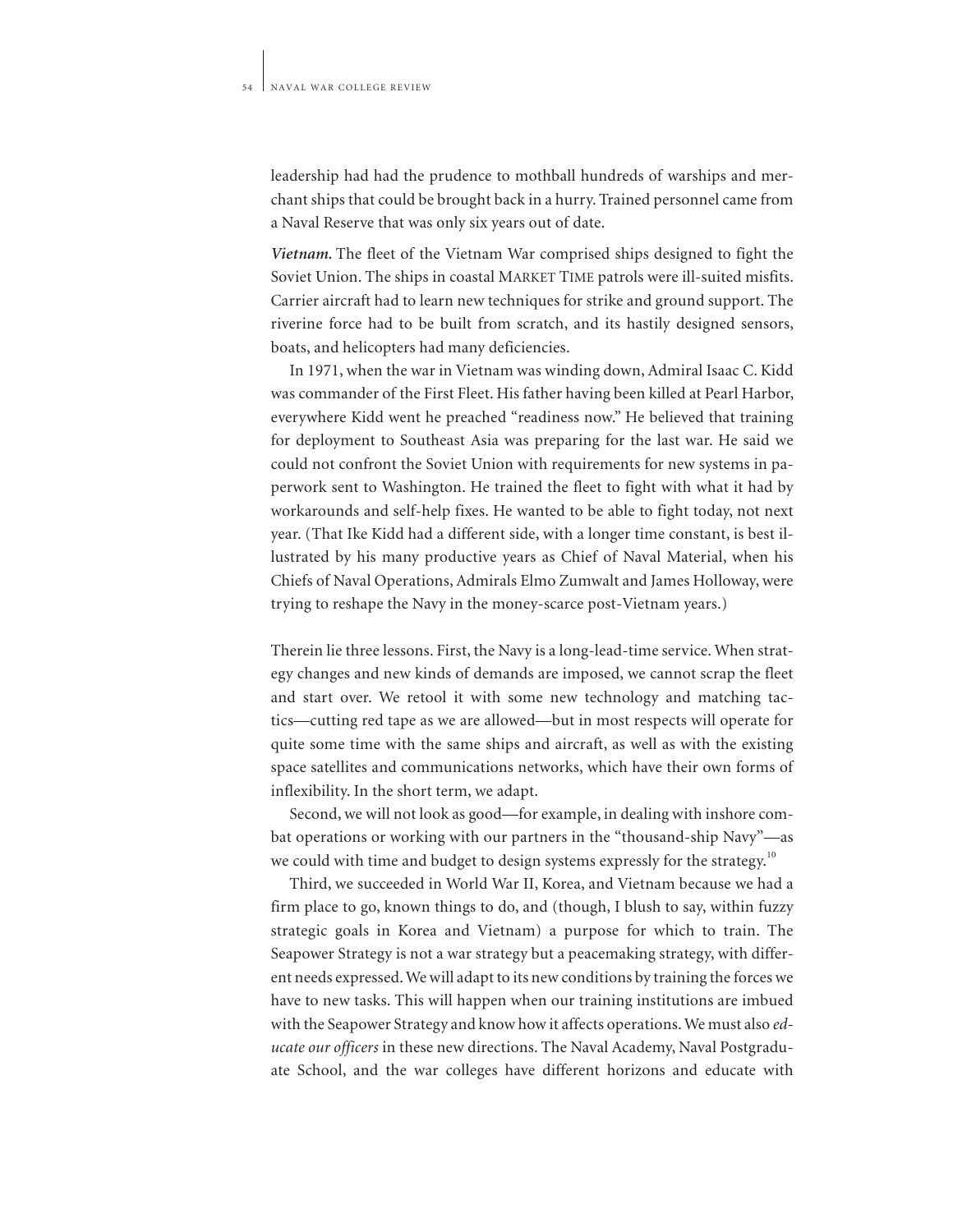differing emphases on engineering, the humanities, the physical and social sciences, and the military arts. But no new strategy is instituted until it is being taught and new military technologies are being spawned. Admiral Gary Roughead, the new Chief of Naval Operations, will know whether the strategy is going to take off and fly as much by talking to our students as by talking to his flag officers.

#### **DESIGNING FUTURE CAPABILITIES: LEARNING BY DOING**

In the past five or six years we have seen a considerable effort to transform the armed services from the top down. A more productive way is sometimes from the bottom up. When our officers and petty officers have to fight insurgency in the littorals and rivers of Indonesia and the Philippines, when our carrier pilots are taught to compete with the finest Chinese aircraft, when our submariners have trained to defeat North Korean submarines in their shallow home waters, and when our forces ashore learn how to win the hearts of good people being intimidated by terrorists, then simultaneously they will tell us ways to improve sensors, networks, ships, aircraft, and the logistics of war.

We have seen this bottom-up approach in action. Unmanned aerial vehicles are now ubiquitous, because their value was obvious in the Balkans, Afghanistan, and Iraq and their cost-effectiveness unchallengeable. The tactics to face swarms of small combatants are being developed with accompanying search and attack systems. We have reawakened to the threats from mines and quiet enemy submarines that have for too long been virtually ignored.

Here are two examples of the bottom-up approach from the Naval Postgraduate School. First, the Cebrowski Institute has been working on "hastily formed networks," which is to say, systems that are not the rigid, permanent systems imposed from the top down, like the Navy/Marine Corps Intranet (the "NMCI"), but adaptable networks that can quickly be stood up to fill a vacuum of communications in unforeseen places. NPS students and faculty were on scene for both the Indonesia tsunami and Hurricane Katrina. They learned by doing how to collaborate with a variety of participants to reestablish communications from veritably a zero base. With this and other research as a springboard, the systems engineering analysis students' next Capstone Project will be to develop ways and means to conduct maritime interdiction operations in a logistically barren region.

As a second example of learning by doing, the dean of research fosters red-tape-free development of new sensor and network technologies, often provided at no cost by eager contractors. These are usually tried out in the field (seldom by computer simulations) at nearby Camp Roberts and Fort Hunter Liggett. Typically the gadgets are built into a system by attaching them to the school's fleet of UAVs. Because the program is funded by, among others, the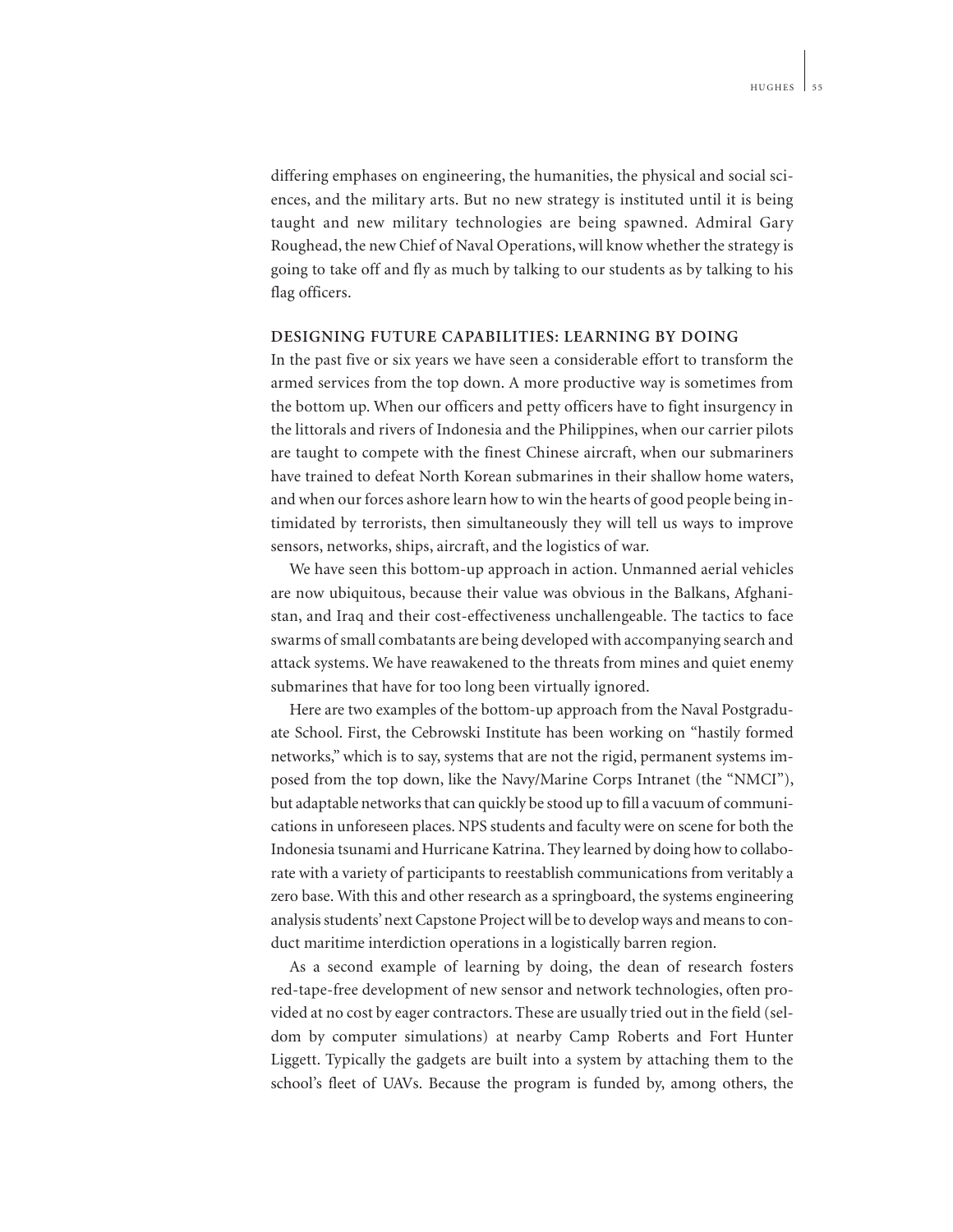Special Operations Command, the vetted products are quickly deployed and tried out in action. If they work in war they are procured in numbers and sent to Iraq and Afghanistan.

Should not the partnerships promoted by the Seapower Strategy help develop new capabilities suited to the strategy? Here are three broad-based examples of learning on the job.

First, bilateral operations with Asian navies like those of South Korea, Japan, Singapore, Australia, and India should include collaborative learning on both sides. New open-ocean tactics, techniques, and technologies for us and them should result. By such collaboration the sea services (and also the U.S. Army) picked up on Australia's swift, seaworthy, highly adaptable, low-cost commercial High Speed Vehicles. We have tried out the HSVs in a variety of exercises and real operations. Their wave-piercing catamaran hulls have helped to break a forty-year logjam in mostly unrewarded American experiments with alternative hull designs like SWATH, air-cushion vehicles, and hydrofoils.

Second, more exploitation of the tactics and technologies of small navies like those of Israel, Croatia, Sweden, Norway, Denmark, and Germany can accelerate our competence in littoral operations, because each of these states has, over many years, developed the fighting ships and skills to operate in the hazardous and sometimes lethal waters off their coasts. Despite past study of the successes and failures of foreign inshore navies, it is hard to point to specific instances of American adaptation. Perhaps we ought to be more humble and admit that they are the experts who can teach us—for example, that we need not gild every lily with higher-tech, larger, more expensive ships and aircraft that we cannot afford to lose.

Third, the sea services can learn the art of effective foreign aid to underdeveloped countries, say, in the Caribbean and Africa, from *American* experts with decades of experience: special operations personnel, Army psychological operations specialists, and foreign affairs officers. Some of the states we should assist have no navies but ought to, in their interest and ours, to join to the international thousand-ship navy. One result of assistance should be simple, affordable, yet reliable equipment, because we will wish to train their navies for self-sufficiency, after which we should gift them the equipment.

In summary, a new strategy having been established, the American sea services can learn about, as well as teach, the tactics and technologies that help us transition to it. There are experts in littoral operations whom we should not hesitate to understudy. There are countries still emerging economically that we can help with artfully simple systems that we might well consider employing ourselves. The partnerships championed by the Seapower Strategy can be a major source of wisdom.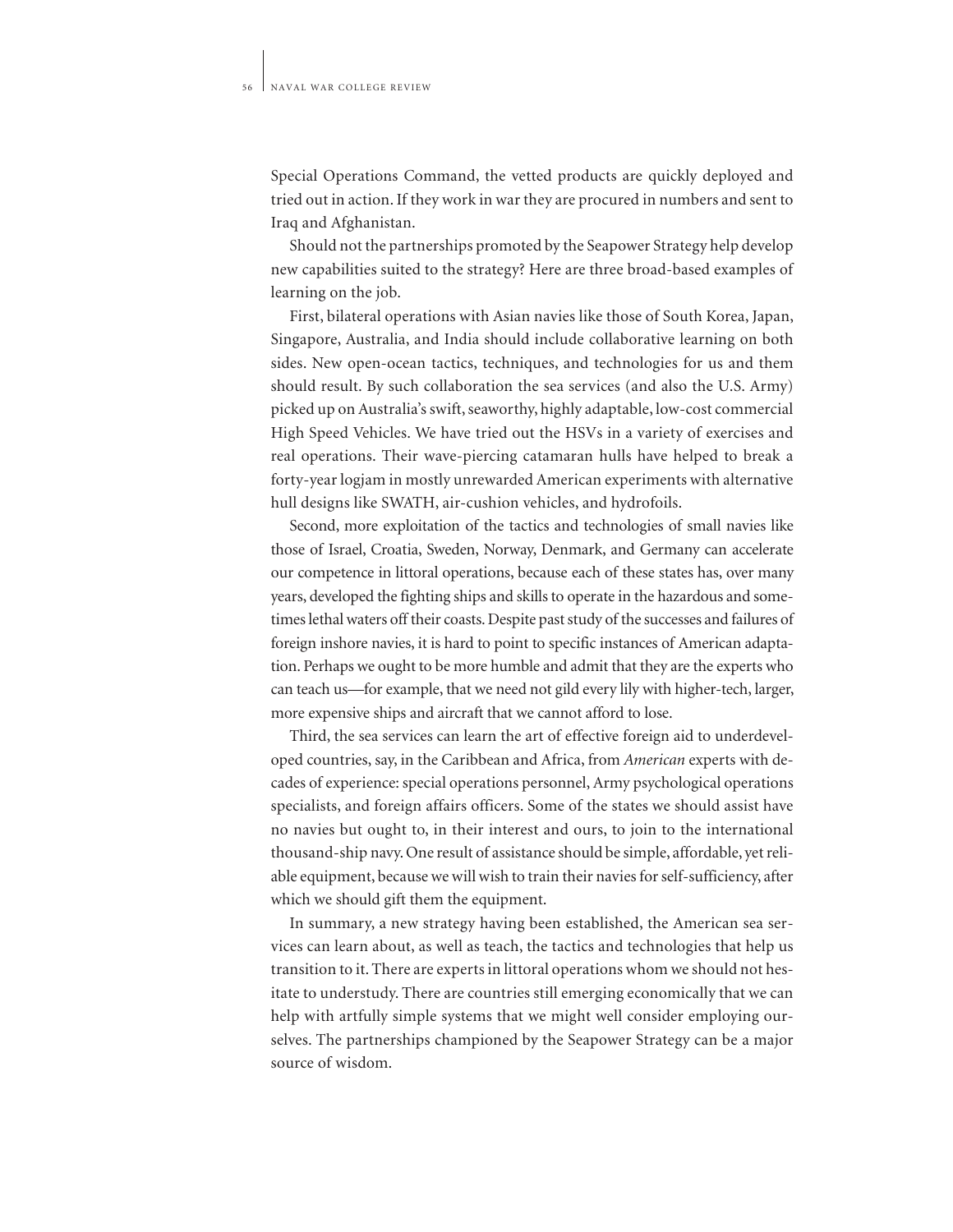### **QUANTITATIVE ANALYSIS**

Distinct from cost and budgeting is an effectiveness evaluation of the capabilities purchased. Sea-based forces have a quantitative story to tell that undergirds the new Seapower Strategy as forcefully as do kill probabilities and detection ranges.

Above I stressed that sea control prevents an enemy from attacking from the sea and gives a maritime state the power to choose the scene of action on a land power's coast. Naval operational maneuver is a great advantage of maritime powers, past and present. Strategists know this, and historians cite examples more recent than those in Mahan's classics. General Erwin Rommel probably failed to take Alexandria in 1941 because he needed an advance sea base, and a year later General Bernard Montgomery blamed his long land line of communication for his snail's-pace pursuit of Rommel across Egypt and Libya to Tunisia. The Mediterranean had been transformed into a sea too dangerous for merchant shipping.

Such descriptions are more meaningful when the underlying data calibrate America's maritime advantage. An amphibious force under way will move about five hundred nautical miles in a day. Modern containerships move faster still, but to compare sea with land movement I will take as a datum that independent shipping in World War II moved 250 nautical miles a day or more.<sup>11</sup> On land an army maneuvering at operational speed against weak opposition will advance about twenty-five statute miles a day. The famous German blitzkriegs in Poland and France moved no faster than that in 1939 and 1940. In Operation IRAQI FREEDOM the American army took three weeks to reach Baghdad—whether against weak or substantial resistance scarcely matters—which is, again, twenty-five miles a day. The Roman road system was designed to allow a legion to move thirty miles a day. In 1066 King Harold of England had to defeat a Norse attack at York and then immediately rush south to face William the Conqueror on the English Channel. Harold's army marched twenty-five, perhaps even thirty, miles a day to confront the French invasion at Hastings.

Concisely, in *speed of operational movement* ships have an order-of-magnitude advantage over an army. The advantage in mobility has been a great constant of ships for a very long time. In numbers of logistical *personnel required* to move a given force to the scene of action and sustain it, the advantage of ships over land transport is one or two orders of magnitude. It is reasonable to conjecture that in *weight of combat potential carried* to the scene of action per unit of energy consumed, the ships' advantage over ground transport may be as much as two and three orders of magnitude!

The introduction of aircraft and aerial logistics complicates this simplified description, but aircraft have never changed the threefold advantage of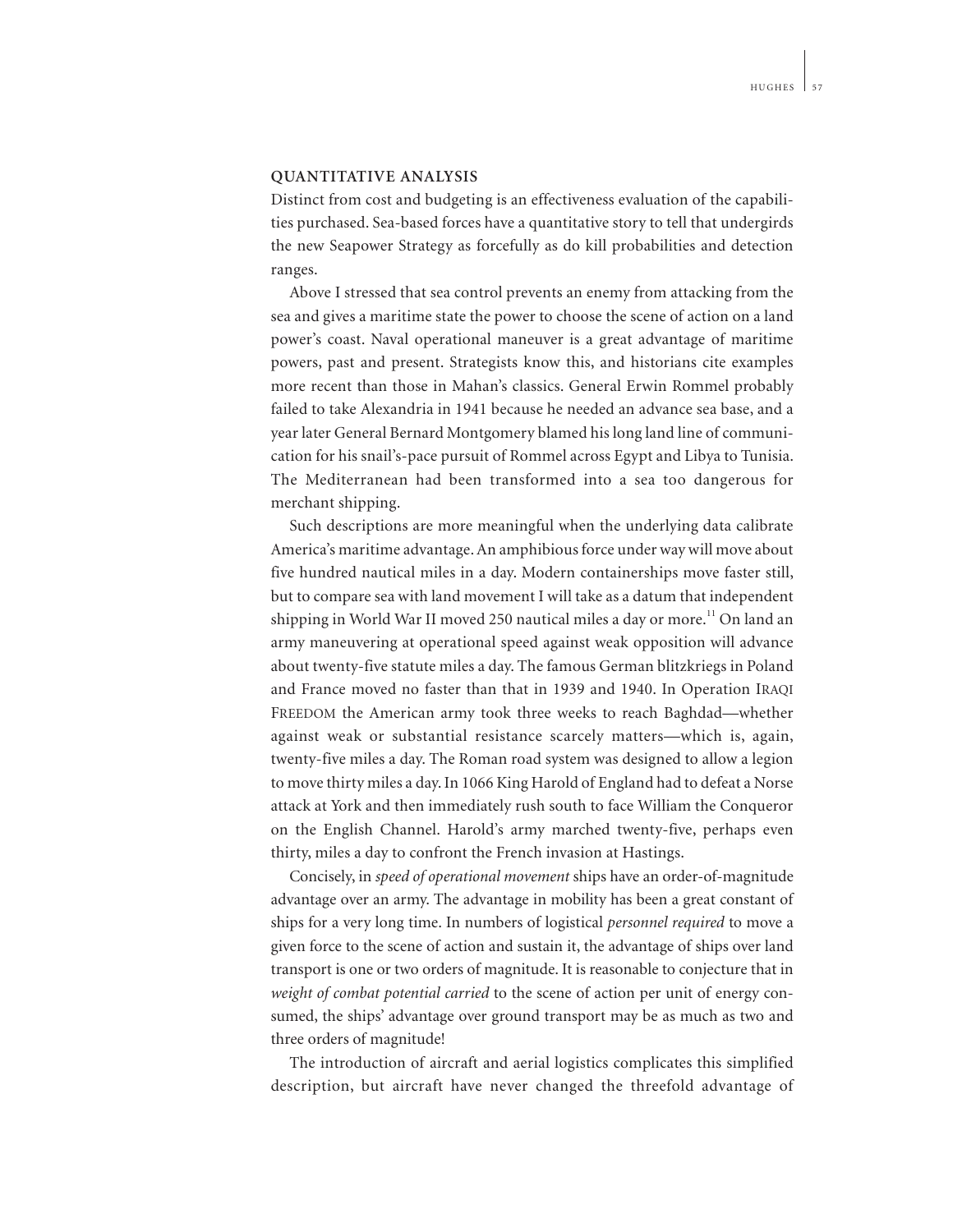seapower in offensive action, of selecting the point of attack, moving to it more quickly than an army can respond, and sustaining the operation with a modicum of personnel and energy. $^{12}$ 

We have seen, on one hand, that the Seapower Strategy is powerful and timely as a unifying plan for collaborative action. It reaffirms values almost forgotten during the decade of the presumptive peace that never came to pass in the 1990s, and in the current decade, when conflicts in Afghanistan and Iraq draw excessive attention to ground operations. The new strategy speaks of global reach, the power to influence, and the attractiveness of worldwide partnerships.

We have seen, on the other hand, that the new Seapower Strategy is a necessary foundation but not sufficient, because it can express no more than aspirations. First, presidents and their administrations decide on employments among the possibilities afforded by global reach and maritime domination. The demands imposed by American commanders in chief will change, and the lives of their administrations will be short relative to the lives of the ships, aircraft, sensors, and command structures of the three sea services. Second, the strategy must take affordability into account, partly because that is the will of the people and partly because economic health and competitiveness are as important in the long run as military power. Third, the existing Coast Guard, Marine Corps, and Navy must suffice for the short term, so we must reorient their operational capabilities by education and training that respond to the strategy. Fourth and finally, experience gained in forthcoming multifaceted operations will lead to changes in force structure from the bottom up—if the leadership in and over the sea services are attuned to what will probably be a considerable set of changes.

#### **NOTES**

The author thanks for their constructive suggestions Captain Jeffrey Kline, USN (Ret.), Operations Research Department of the Naval Postgraduate School in Monterey, California (who also teaches an elective sequence in executive analysis at the Naval War College), and Professor George Baer, former chair of the Strategy and Policy Department at the Naval War College (who now teaches NPS students as a member of the Naval War College faculty at Monterey).

1. Among the many lists of principles, the most common near-synonym is *unity* (of effort). Henry Eccles, whose study of logistics in

World War II is a classic, referred to *cooperation* as the vital ingredient of successful supply.

- 2. Professor George Baer pointed out this truism by Clausewitz to me.
- 3. Classic army strategy aims to destroy the enemy fighting forces and their will to resist. But these are means, not ends. At sea too, Mahanians say, the object of the battle fleet is to sink the enemy fleet, but Corbett and others have shown that that is not enough. A guerrilla war at sea by submarines, mines, and swarms of surface craft was and still is a severe threat to capital ships.